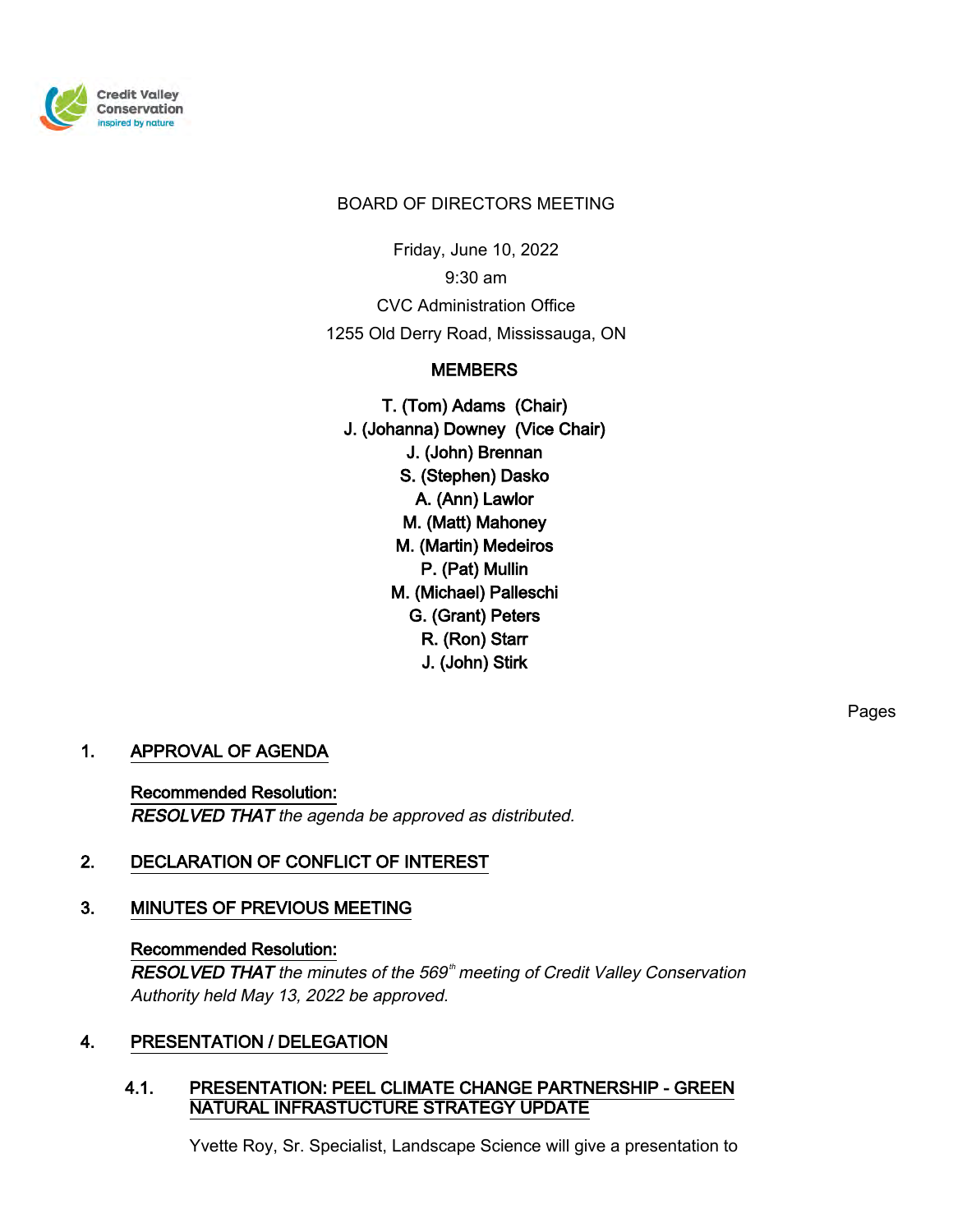members on the above-mentioned subject.

#### Recommended Resolution:

RESOLVED THAT the presentation entitled "Peel Climate Change Partnership: Green Natural Infrastructure Strategy Update" presented by Yvette Roy, Sr. Specialist, Landscape Science be received.

#### 4.2. PRESENTATION: PEEL CLIMATE CHANGE PARTNERSHIP - BUILDING RESILIENT COMMUNITIES THROUGH COLLECTIVE ACTION

Christine Zimmer, Chief Specialist, Watershed and Climate Change Risk Science will give a presentation to members on the above-mentioned subject.

#### Recommended Resolution:

RESOLVED THAT the presentation entitled "Peel Climate Change Partnership: Building Resilient Communities through Collective Action" presented by Christine Zimmer, Chief Specialist, Watershed and Climate Change Risk Science be received.

#### 5. BUSINESS ARISING FROM MINUTES

#### 6. NEW BUSINESS STAFF REPORTS

#### 6.1. DEVELOPMENT, INTERFERENCE WITH WETLANDS, AND ALTERATIONS TO SHORELINES & WATERCOURSE APPLICATIONS

Attached as Schedule 'A' are Development, Interference with Wetlands, and Alterations to Shorelines and Watercourse applications, pursuant to Ontario Regulation 160/06, as approved by staff and presented for members' information.

#### Recommended Resolution:

RESOLVED THAT the Development, Interference with Wetlands and Alterations to Shorelines and Watercourse applications, pursuant to Ontario Regulation 160/06, as approved by staff, be received and appended to the minutes of this meeting as Schedule 'A'; and further

**THAT** the staff approvals for each be endorsed.

#### 6.2. CVC PROVINCIAL OFFENCES OFFICER DESIGNATION 9

A report on the above-mentioned subject as submitted by David Orr, Sr. Specialist, Enforcement; and Terri LeRoux, Director, PARCS is included in the agenda package as Schedule 'B'.

#### Recommended Resolution:

RESOLVED THAT the report entitled "CVC Provincial Offences Officer Designation" be received and appended to the minutes of this meeting as Schedule 'B'; and further

4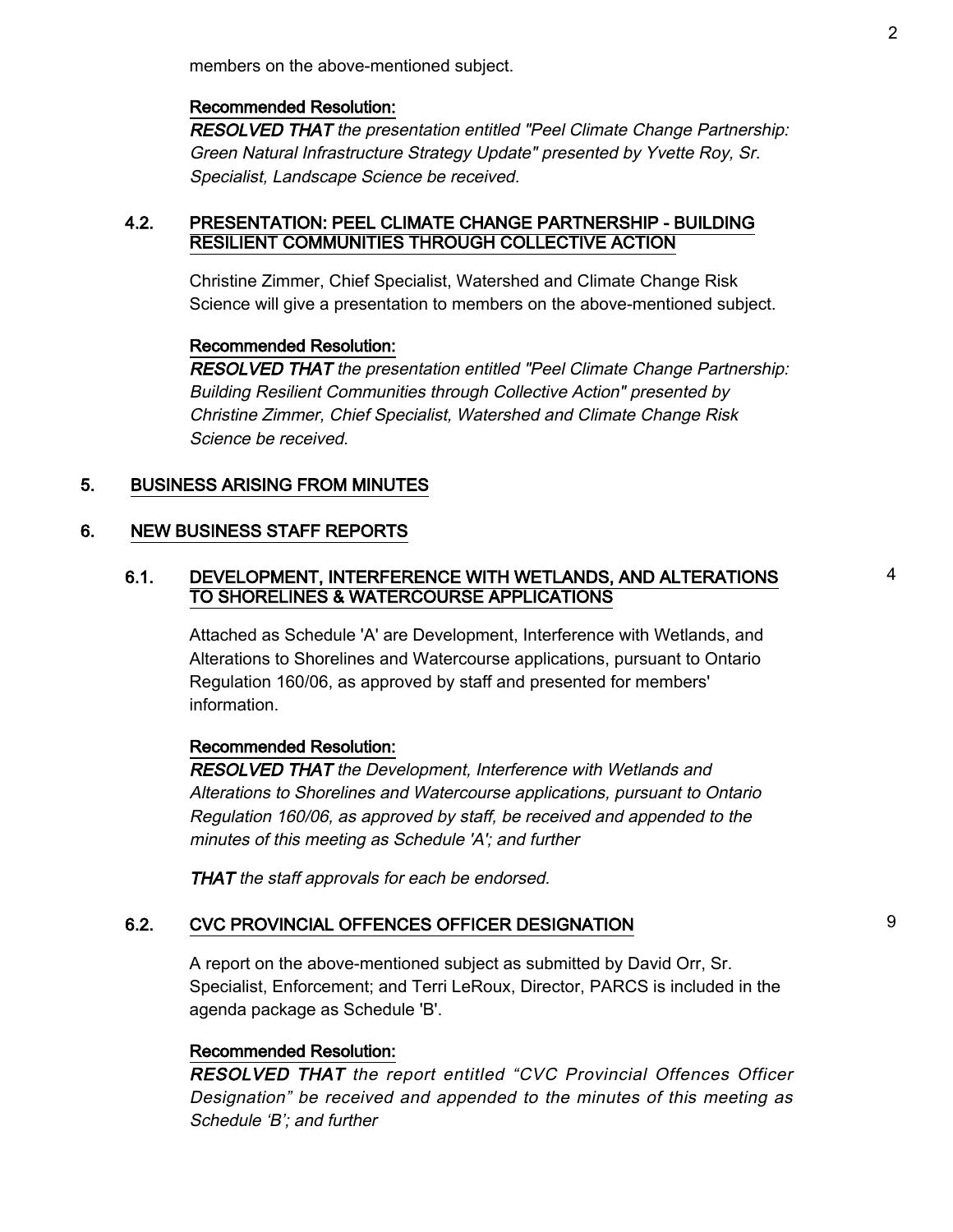THAT Carter Zelem be designated as a CVC Provincial Offences Officer permitted to enforce Section 29 under the Conservation Authorities Act, Provincial Offences Act and the Trespass to Property Act.

#### 6.3. CONTRACT AWARD OVER \$100,000 FOR UPPER CREDIT CONSERVATION AREA PEDESTRIAN BRIDGE CONSTRUCTION

A report on the above-mentioned subject as submitted by Scott Cafarella, Landscape Architect; Jesse de Jager, Manager, Capital Projects; and Terri Le Roux, Director, PARCS is included in the agenda package as Schedule 'C'.

### Recommended Resolution:

THEREFORE BE IT RESOLVED THAT the report entitled "Contract Award Over \$100,000 for Upper Credit Conservation Area Pedestrian Bridge Construction" be received and appended to the minutes of this meeting as Schedule 'C'; and

THAT the Board of Directors award the contract for construction of the Upper Credit Conservation Area pedestrian bridge to R&M Construction in the amount of \$274,335.37 (exclusive of applicable taxes); and further

THAT an internal contingency of 15% be added to the purchase requisition to allow CVC staff to administer contract matters.

### 7. CORRESPONDENCE/INFORMATION ITEMS DISTRIBUTED TO MEMBERS

### 7.1. CORRESPONDENCE: CONSERVATION AUTHORITIES ACT TRANSITION PERIOD UPDATE

Briefing note to the CVC Board of Directors from Quentin Hanchard, CAO regarding the Conservation Authorities Act Transition Period.

#### Recommended Resolution:

RESOLVED THAT the information items presented at the 570<sup>th</sup> meeting of the Credit Valley Conservation Authority held June 10, 2022 be received.

#### 8. NOTICE OF MOTION

- 9. QUESTION PERIOD
- 10. OTHER BUSINESS
- 11. MEETING ADJOURNED

13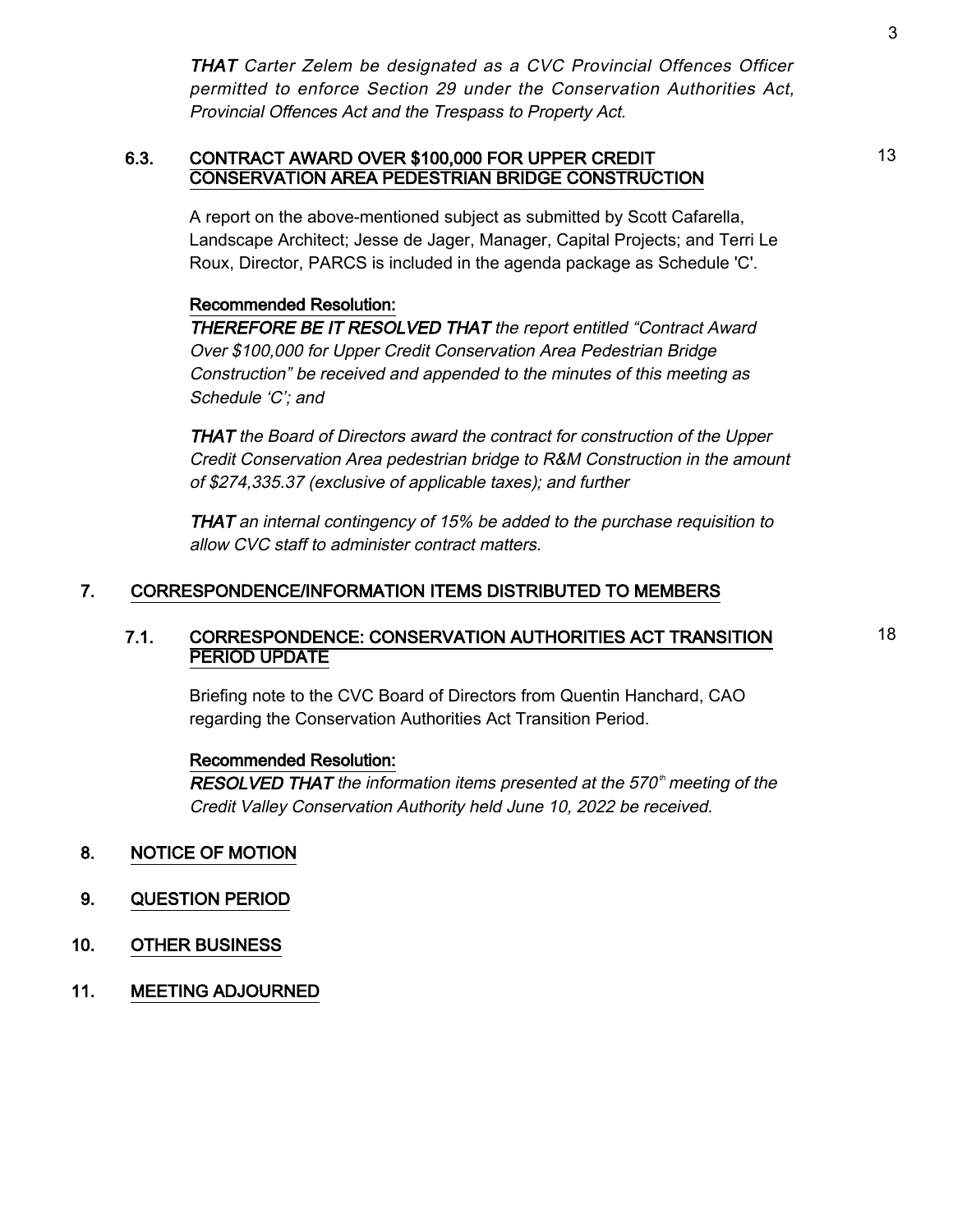**Schedule 'A'** 4

# **DEVELOPMENT, INTERFERENCE WITH WETLANDS, AND ALTERATIONS TO SHORELINES**

**WATERCOURSES APPLICATIONS (STAFF APPROVED, FOR BOARD OF DIRECTORS' ENDORSEMENT) 2022-06-10**

| Permit<br>No.     | Owner | Agent                             | Address                                                 | Proposed Works                                                                                                                                              | Complete<br>Application<br>Date | Permit<br><b>Issued</b><br>Date | Ward<br>No.    |
|-------------------|-------|-----------------------------------|---------------------------------------------------------|-------------------------------------------------------------------------------------------------------------------------------------------------------------|---------------------------------|---------------------------------|----------------|
| <b>Brampton</b>   |       |                                   |                                                         |                                                                                                                                                             |                                 |                                 |                |
| 21/029<br>revised |       |                                   | 9362 Heritage Road<br>Part Lot 7, Concession 6 WHS      | Development in the Regulated<br>Area for the purpose of the<br>construction of a single family<br>dwelling, septic system, pool,<br>cabana and site grading | N/A                             | 2022-05-06                      | 6              |
| 21/448<br>revised |       | SAI ITPM<br>Consulting<br>Inc.    | 75 Woodvalley Drive<br>Part Lot 13, Concession 2 WHS    | Development in the Regulated<br>Area for the purpose of<br>constructing a secondary dwelling<br>unit with a below grade entrance.                           | N/A                             | 2022-04-26                      | 6              |
| 22/114            |       | Alpin Homes                       | 68 River Rock Crescent<br>Part Lot 14, Concession 2 WHS | Development in the Regulated<br>Area for the purpose of<br>constructing a secondary dwelling<br>unit with an above grade stair<br>entrance.                 | 2022-05-02                      | 2022-05-04                      | 6              |
| 22/132            |       |                                   | 20 Tysonville Circle<br>Part Lot 13, Concession 4 WHS   | Development in the Regulated<br>Area for the purpose of contructing<br>a secondary dwelling unit and a<br>rear yard deck.                                   | 2022-05-10                      | 2022-05-14                      | 6              |
| 22/135            |       | Atelier DPC<br>Inc.               | 8921 Mississauga Road<br>Part Lot 5, Concession 4 WHS   | Development in the Regulated<br>Area for the purpose of<br>construction a dwelling, septic<br>system, greenhouse, gazebo and<br>associated grading.         | 2022-05-12                      | 2022-05-16                      | $\overline{4}$ |
| 22/138            |       | Rely Solution<br>Inc.             | 92 Elmcrest Drive<br>Part Lot 4, Concession 3 WHS       | Development in the Regulated<br>Area for the purpose of<br>constructing a secondary dwelling<br>unit and below grade entrance.                              | 2022-05-10                      | 2022-05-14                      | $\overline{4}$ |
| 22/140            |       | <b>MFM</b><br>Engineering<br>Inc. | 1264 Wanless Drive<br>Part Lot 16, Concession 3 WHS     | Development in the Regulated<br>Area for the purpose of<br>constructing a new septic system.                                                                | 2022-05-12                      | 2022-05-14                      | 6              |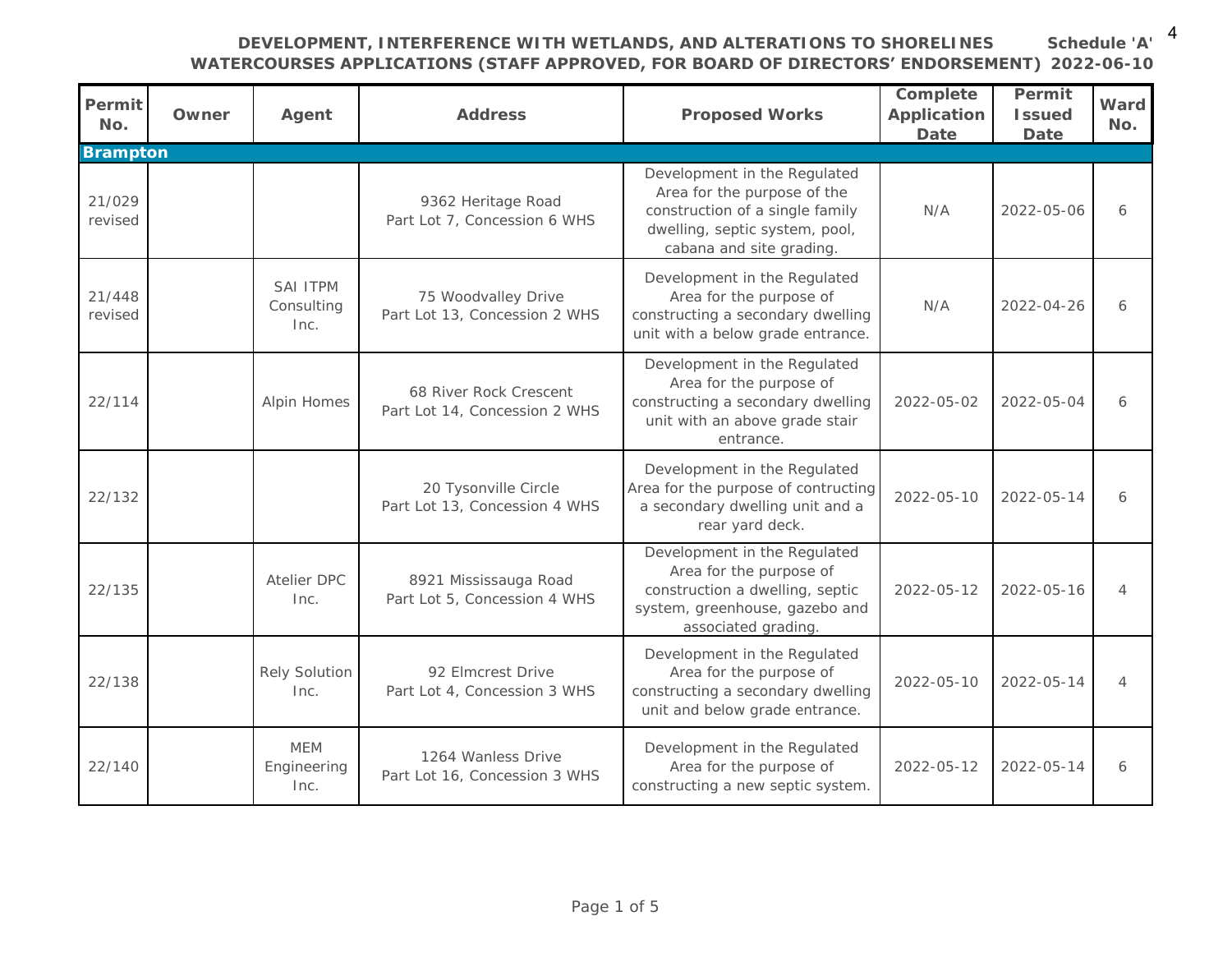5

**Schedule 'A'**

# **DEVELOPMENT, INTERFERENCE WITH WETLANDS, AND ALTERATIONS TO SHORELINES**

**WATERCOURSES APPLICATIONS (STAFF APPROVED, FOR BOARD OF DIRECTORS' ENDORSEMENT) 2022-06-10**

| Permit <sup> </sup><br>No. | Owner                     | Agent                                  | Address                                                                                              | Proposed Works                                                                                                                                                                                                 | Complete<br>Application<br>Date | Permit<br><b>Issued</b><br>Date | Ward<br>No.    |
|----------------------------|---------------------------|----------------------------------------|------------------------------------------------------------------------------------------------------|----------------------------------------------------------------------------------------------------------------------------------------------------------------------------------------------------------------|---------------------------------|---------------------------------|----------------|
| 22/147                     | Daniels HR<br>Corporation |                                        | Bovaird Drive West (North side)<br>across from Elbern Markell Drive<br>Part Lot 11, Concession 4 WHS | Development in the Regulated<br>Area to facilitate the construction<br>of a residential subdivision (21T-<br>19017B), including site grading,<br>construction of two storm outfalls,<br>and restoration works. | 2022-05-27                      | 2022-05-31                      | 6              |
| 22/152                     |                           | Archi-Genius<br>Inc.                   | 20 Benjamin Thorne Road<br>Part Lot 17, Concession 3 WHS                                             | Development in the Regulated<br>Area for the purpose of<br>constructing a rear yard deck.                                                                                                                      | 2022-05-18                      | 2022-05-18                      | 6              |
| 22/157                     | City of<br>Brampton       |                                        | Creditview Road (430m North of<br>Steeles Avenue West)<br>Part Lot 1,<br>Concessions 3 & 4 WHS       | Alteration to a watercourse and<br>development in a regulated area to<br>facilitate installation of a new<br>culvert on a tributary of the Credit<br>River.                                                    | 2022-05-20                      | 2022-05-27                      | $\overline{4}$ |
| Caledon                    |                           |                                        |                                                                                                      |                                                                                                                                                                                                                |                                 |                                 |                |
|                            |                           |                                        | 18607 Willoughby Road                                                                                | Development in the Regulated<br>Area for the purpose of                                                                                                                                                        |                                 |                                 |                |
| 22/099                     |                           |                                        | Part Lot 17, Concession 1 WHS                                                                        | constructing a two-storey detached<br>garage.                                                                                                                                                                  | $2022 - 04 - 13$                | 2022-05-30                      | $\mathcal{I}$  |
| 22/121                     | Cressview<br>Corp.        |                                        | Lot 49 -785 Caledon-East Garafraxa<br>Townline<br>Part Lot 31, Concession 5 WHS                      | Development in the Regulated<br>Area for the purpose of<br>constructing a deck, space and<br>driveways.                                                                                                        | 2022-05-17                      | 2022-05-17                      | $\mathcal{I}$  |
| 22/141                     |                           |                                        | 22 Budak Trail<br>Part Lot 32, Concession 3 WHS<br>(Chinguacousy TWP)                                | Development in the Regulated<br>Area for the purpose of<br>constructing a shaded veranda.                                                                                                                      | 2022-05-12                      | 2022-05-14                      | $\overline{2}$ |
| 22/150                     |                           | Post Farm<br><b>Structures</b><br>Inc. | 16245 Winston Churchill Boulevard<br>Part Lot 5, Concession 6 WHS                                    | Development in the Regulated<br>Area for the purpose of<br>reconstructing a stable.                                                                                                                            | 2022-05-19                      | 2022-05-19                      | $\mathcal{I}$  |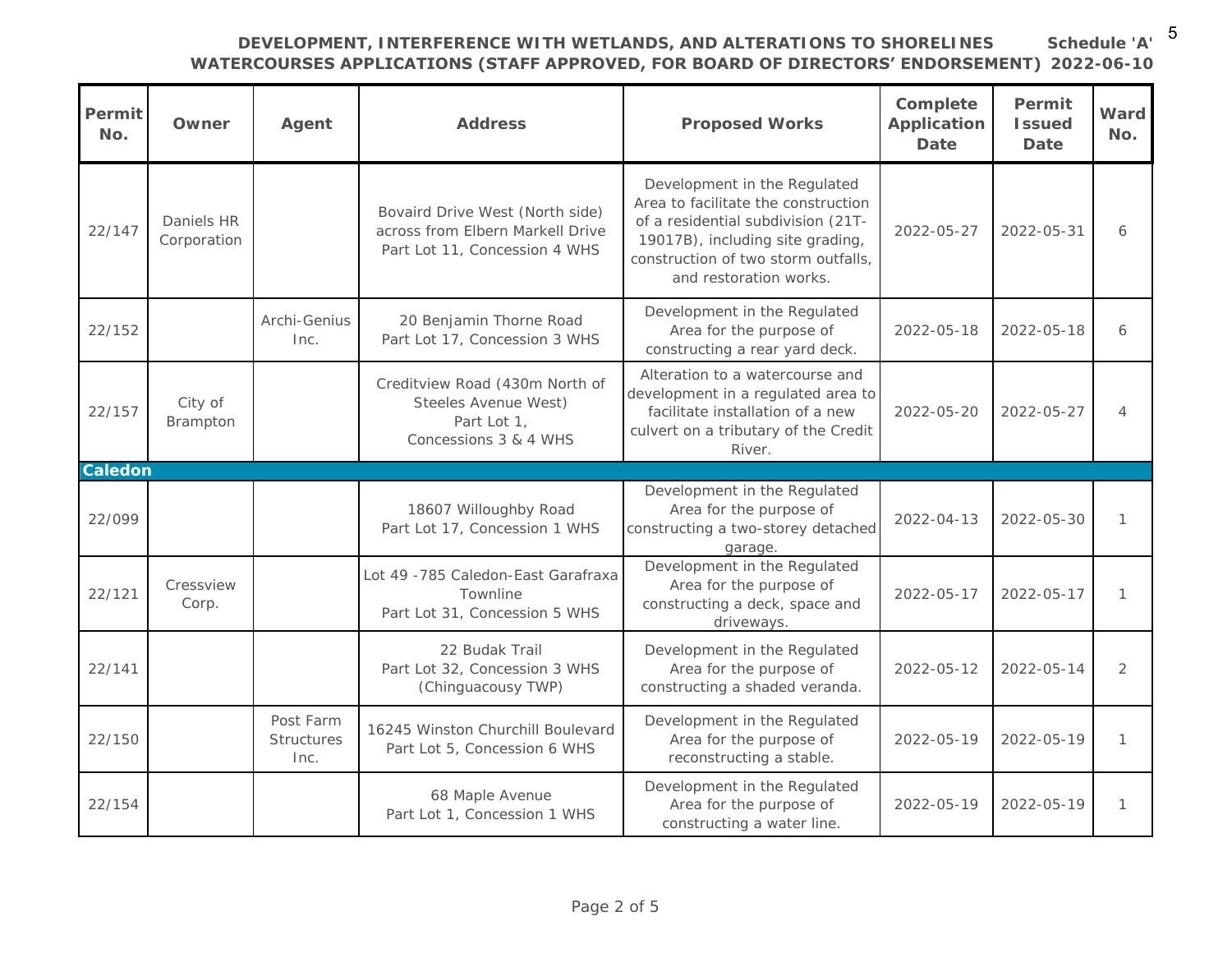**DEVELOPMENT, INTERFERENCE WITH WETLANDS, AND ALTERATIONS TO SHORELINES** 

**WATERCOURSES APPLICATIONS (STAFF APPROVED, FOR BOARD OF DIRECTORS' ENDORSEMENT) 2022-06-10 Schedule 'A'** 6

| Permit<br>No.       | Owner                                                             | Agent                                 | Address                                                                        | Proposed Works                                                                                                                                                    | Complete<br>Application<br>Date | Permit<br><b>Issued</b><br>Date | Ward<br>No.    |
|---------------------|-------------------------------------------------------------------|---------------------------------------|--------------------------------------------------------------------------------|-------------------------------------------------------------------------------------------------------------------------------------------------------------------|---------------------------------|---------------------------------|----------------|
| East Garafraxa      |                                                                   |                                       |                                                                                |                                                                                                                                                                   |                                 |                                 |                |
| 22/065              |                                                                   | Jay's Custom<br>Sheds                 | 64 Brookhaven Crescent<br>Part Lot 1, Concession B                             | Development in the Regulated<br>Area for the purpose of<br>constructing a 10' x 16' shed.                                                                         | 2022-04-28                      | 2022-05-09                      | N/A            |
| Erin                |                                                                   |                                       |                                                                                |                                                                                                                                                                   |                                 |                                 |                |
| 22/067              | Nubuild/<br>Rogers Cable                                          |                                       | 5500 Tenth Line<br>Part Lot 15, Concession 10                                  | Development in the Regulated<br>Area for the purpose of installing<br>87m of conduit and<br>telecommunications cable.                                             | 2022-04-26                      | 2022-04-26                      | N/A            |
| 22/109              |                                                                   |                                       | 9772 Wellington Road 52<br>Part Lot 13, Concession 11                          | Development in the Regulated<br>Area for the purpose of<br>constructing a 20' x 32' pool<br>gazebo.                                                               | 2022-04-13                      | 2022-04-21                      | N/A            |
| 22/130              | Enbridge Gas<br>Inc.                                              |                                       | 62 Trafalgar Road<br>Part Lot 24, Concession 7                                 | Development in the Regulated<br>Area for the purpose of installing<br>34m of gas service line to the<br>dwelling.                                                 | 2022-05-03                      | 2022-05-10                      | N/A            |
| 22/131              |                                                                   |                                       | 9707 Dundas Street East<br>(North of Tenth Line)<br>Part Lot 15, Concession 11 | Development in the Regulated<br>Area for the purpose of<br>constructing a dwelling, attached<br>garage, driveway, septic system,<br>pool, patio and covered deck. | 2022-05-10                      | 2022-05-17                      | N/A            |
| 22/159              | National<br>Properties<br>Inc. & Equity<br>Venture<br>Group Corp. | Schaeffers<br>Consulting<br>Engineers | 5507 Tenth Line<br>Part Lots 16 & 17,<br>Concessions 10 & 11                   | Topsoil stripping in a Regulated<br>Area.                                                                                                                         | 2022-05-26                      | 2022-05-26                      | N/A            |
| <b>Halton Hills</b> |                                                                   |                                       |                                                                                |                                                                                                                                                                   |                                 |                                 |                |
| 22/014              |                                                                   |                                       | 10184 Old Pinecrest Road<br>Part Lot 12, Concession 11                         | Development in the Regulated<br>Area for the purpose of<br>constructing a 16' x 32' inground<br>pool and patio.                                                   | 2022-05-02                      | 2022-05-02                      | $\overline{2}$ |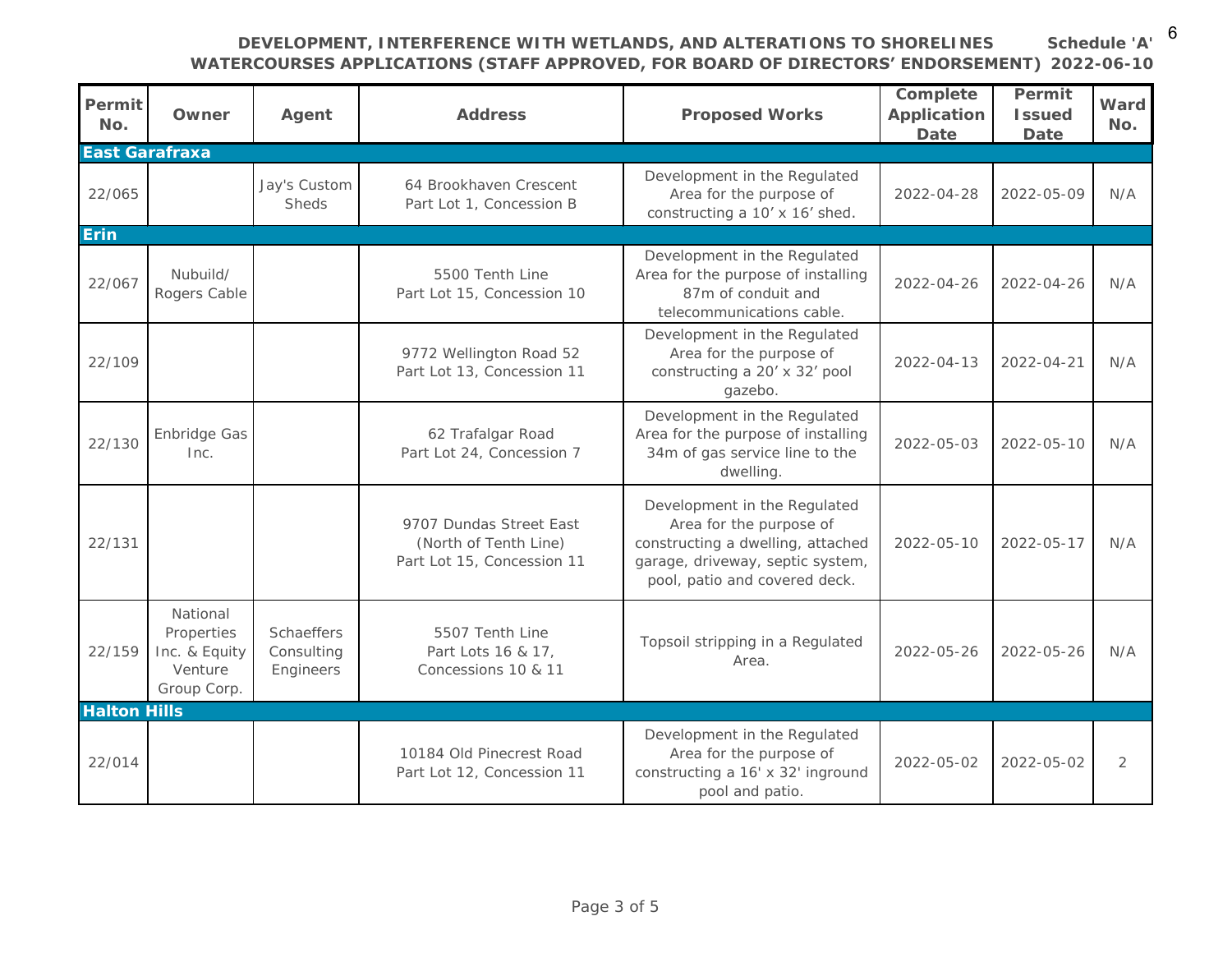**DEVELOPMENT, INTERFERENCE WITH WETLANDS, AND ALTERATIONS TO SHORELINES** 

**Schedule 'A'**

7

**WATERCOURSES APPLICATIONS (STAFF APPROVED, FOR BOARD OF DIRECTORS' ENDORSEMENT) 2022-06-10**

| Permit<br>No.     | Owner                | Agent                                             | Address                                                | Proposed Works                                                                                                                | Complete<br>Application<br>Date | Permit<br><b>Issued</b><br>Date | Ward<br>No.    |
|-------------------|----------------------|---------------------------------------------------|--------------------------------------------------------|-------------------------------------------------------------------------------------------------------------------------------|---------------------------------|---------------------------------|----------------|
| 22/115            |                      | Matthews<br>Design &<br>Drafting<br>Services Inc. | 508 Guelph Street<br>Part Lot 11, Concession 11        | Development in the Regulated<br>Area for the purpose of relocating<br>the existing garage and replacing<br>the septic system. | 2022-04-25                      | 2022-04-27                      | $\overline{2}$ |
| 22/117            |                      | Pioneer Pools                                     | 29 Upper Canada Court<br>Part Lot 13, Concession 11    | Development in the Regulated<br>Area for the purpose of<br>constructing an inground pool,<br>patio and pool equipment.        | 2022-04-27                      | 2022-05-10                      | $\overline{2}$ |
| 22/143            |                      | Unique<br>Hardscapes<br>Inc.                      | 43 Barraclough Boulevard<br>Part Lot 20, Concession 10 | Development in the Regulated<br>Area for the purpose of<br>constructing a 15' x 30' inground<br>pool and patio.               | 2022-05-17                      | 2022-05-17                      | $\overline{2}$ |
| Mississauga       |                      |                                                   |                                                        |                                                                                                                               |                                 |                                 |                |
| 22/039<br>revised |                      | Fine Lines<br>Design                              | 3576 Gallager Drive<br>Part Lot 5, Range 3 NDS         | Development in the Regulated<br>Area to facilitate the construction<br>of a second story addition.                            | N/A                             | 2022-05-09                      | 6              |
| 22/106            | Enbridge Gas<br>Inc. |                                                   | Webb Drive<br>Part Lot 19, Concession 1 NDS            | Development in the Regulated<br>Area for the purpose of installing a<br>gas main crossing Mary Fix Creek.                     | 2022-04-11                      | 2022-04-26                      | $\overline{7}$ |
| 22/113            |                      | Markstone<br>Landscaping                          | 1648 Crediton Parkway<br>Part Lot 13, Concession 3 SDS | Development in the Regulated<br>Area for the purpose of<br>constructing an inground pool in<br>the rear yard.                 | 2022-05-11                      | 2022-05-11                      | $\mathcal{I}$  |
| 22/129            |                      | Johnsson<br>Studio                                | 617 Mississauga Crescent<br>Part Lot 8, Range 2 CIR    | Development in the Regulated<br>Area for the purpose of<br>constructing a new dwelling, patio<br>and associated grading       | 2022-05-03                      | $2022 - 05 - 17$                | 8              |
| 22/139            |                      | Permitguys.ca                                     | 57 Harborn Road<br>Part Lot 1, Range 3 CIR             | Development in the Regulated<br>Area for the purpose of<br>constructing a gazebo.                                             | 2022-05-11                      | 2022-05-11                      | 7              |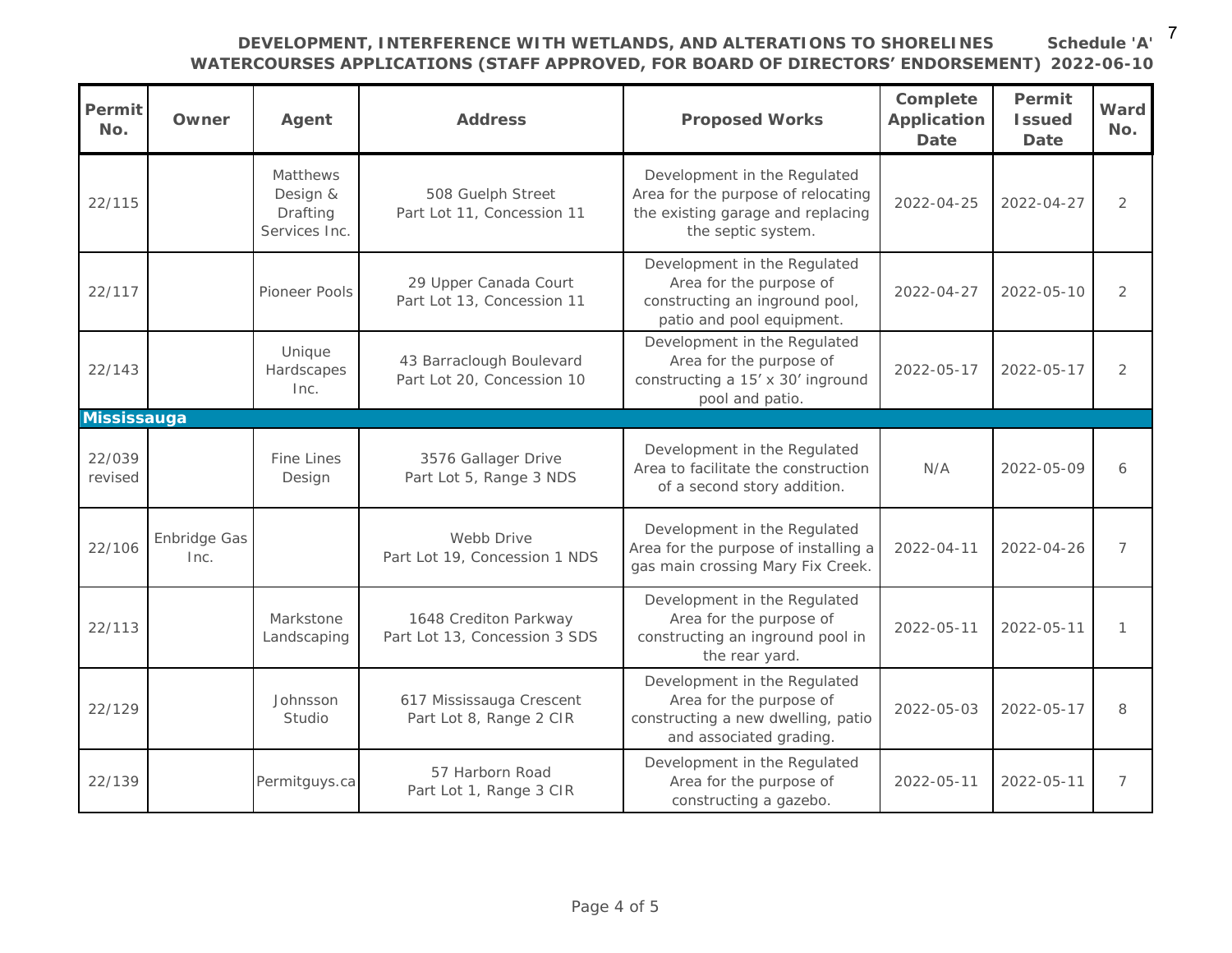# **DEVELOPMENT, INTERFERENCE WITH WETLANDS, AND ALTERATIONS TO SHORELINES**

**Schedule 'A'** 8**2022-06-10**

| <b>WATERCOURSES APPLICATIONS (STAFF APPROVED, FOR BOARD OF DIRECTORS' ENDORSEMENT)</b> 2022-06- |  |
|-------------------------------------------------------------------------------------------------|--|
|-------------------------------------------------------------------------------------------------|--|

| Permit<br>No. | Owner | Agent                                  | Address                                                  | Proposed Works                                                                                                                                 | Complete<br>Application<br>Date | Permit<br><b>Issued</b><br>Date | Ward<br>No. |
|---------------|-------|----------------------------------------|----------------------------------------------------------|------------------------------------------------------------------------------------------------------------------------------------------------|---------------------------------|---------------------------------|-------------|
| 22/142        |       |                                        | 174 Antigua Road<br>Part Lot 15, Range 2 SDS             | Development in the Regulated<br>Area for the purpose of<br>constructing a pool, shed and<br>associated landscaping.                            | 2022-05-13                      | 2022-05-13                      | 7           |
| 22/146        |       | Simon West<br>Architecture<br>+ Design | 1562 Pinetree Crescent<br>Part Lots 5 & 8, Range 2 CIR   | Development in the Regulated<br>Area for the purpose of a new<br>balcony, deck and second story<br>addition.                                   | $2022 - 05 - 16$                | $2022 - 05 - 16$                | 1           |
| 22/156        |       | Permitguys.ca                          | 1697 Missenden Crescent<br>Part Lot 28, Concession 3 SDS | Development in the Regulated<br>Area for the purpose of<br>constructing two rear decks.                                                        | 2022-05-31                      | 2022-05-31                      | 2           |
| 22/162        |       | Martins Build                          | 1345 Gatehouse Drive<br>Part Lot 25, Concession 3 SDS    | Development in the Regulated<br>Area for the purpose of<br>constructing a 1-storey addition<br>and terrace.                                    | 2022-05-31                      | $2022 - 05 - 31$                | 2           |
| Mono          |       |                                        |                                                          |                                                                                                                                                |                                 |                                 |             |
| 22/059        |       | Cedarcroft<br>Landscape &<br>Design    | 42 Blue Heron Drive<br>Part Lots 2 & 3, Concession 1 EHS | Development in the Regulated<br>Area for the purpose of<br>constructing a 4.87m x 10.97m<br>inground pool, 4.26m x 10.97m<br>cabana and patio. | 2022-04-08                      | 2022-04-25                      | N/A         |
| 22/105        |       | Cedarcroft<br>Landscape &<br>Design    | 29 Blue Heron Drive<br>Part Lot 3, Concession 1 EHS      | Development in the Regulated<br>Area for the purpose of<br>constructing a 8.83m x 6.09m<br>detached garage.                                    | $2022 - 05 - 16$                | 2022-05-16                      | N/A         |
| 22/145        |       | Alto<br>Construction<br>Services Ltd.  | 19 Bayberry Road<br>Part Lot 6, Concession 2 WHS         | Development in the Regulated<br>Area for the purpose of replacing a<br>septic system.                                                          | 2022-05-17                      | 2022-05-18                      | N/A         |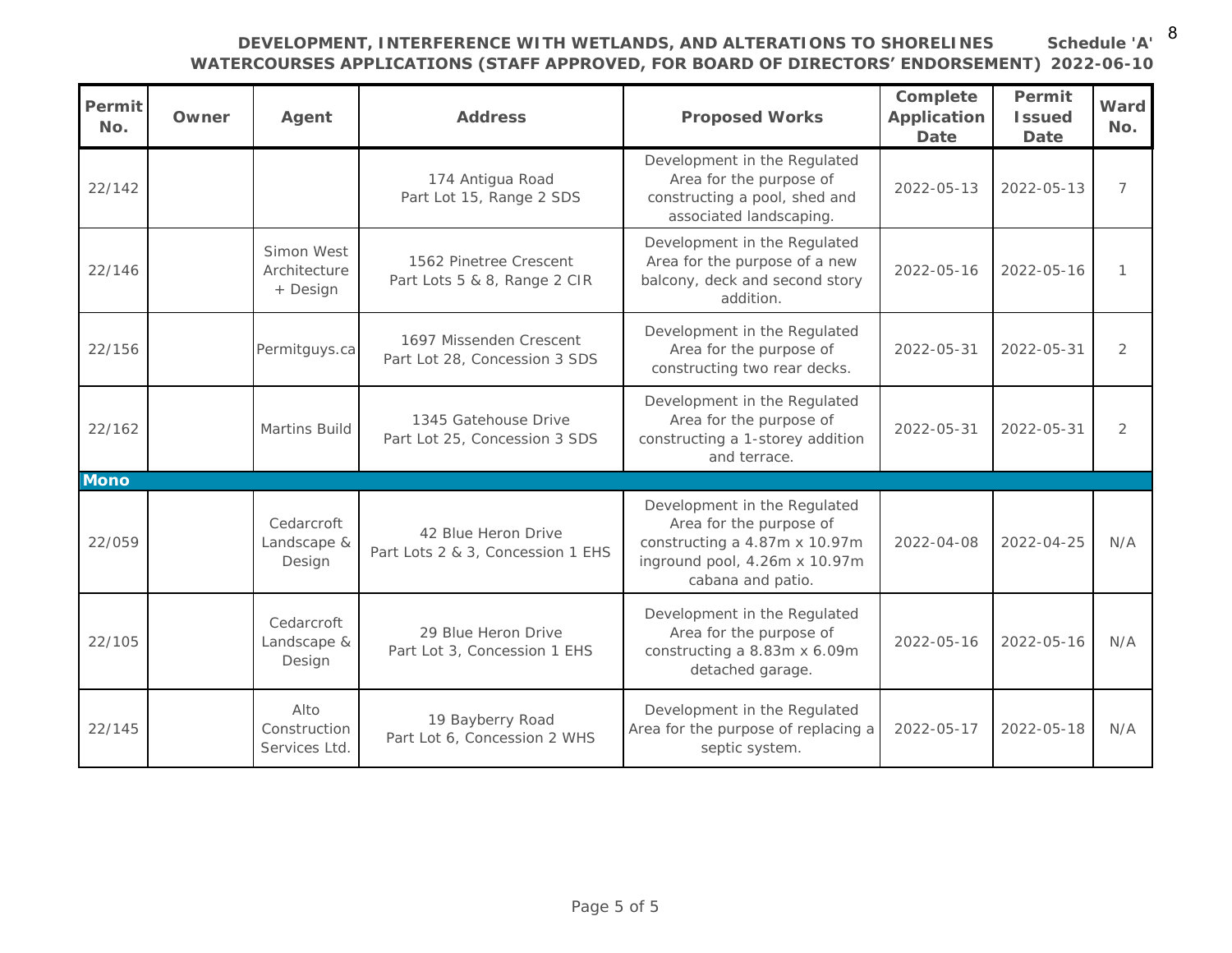**SCHEDULE 'B' PAGE -1- 2022-06-10**

**TO:** The Chair and Members of the Board of Directors, Credit Valley Conservation

### **SUBJECT: CVC PROVINCIAL OFFENCES OFFICER DESIGNATION**

#### **PURPOSE: To request approval by the Board of Directors to designate a new CVC staff member as a Provincial Offences Officer**

#### **BACKGROUND:**

The practice at CVC is to annually present a list of qualified names to serve as Provincial Offences Officers (the roster) for Board approval. This process ensures transparency to the public, confirms that the internal processes are followed and requirements for appointment are met.

On March 11, 2022, Resolution #28/22, the CVC Board approved the 2022 roster of CVC Provincial Offences Officers. Since that approval one additional staff member has been trained as a Provincial Offences Officer (May 2022). This staff member is required to be designated as a CVC Provincial Offences Officer and be added to the roster.

Section 1(3) of the *Provincial Offences Act* establishes all classes of employees of CVC as potential Provincial Offences Officers for the purpose of enforcing the *Conservation Authorities Act, R.S.O. 1990, c. C.27*, as amended, the *Trespass to Property Act, R.S.O. 1990, c. T.21*, as amended, and the *Highway Traffic Act, R.S.O. 1990, c. H.8*, as amended (other acts may apply). The Boards of individual authorities, at their discretion, may designate staff to enforce these acts. To assist the CVC Board in this process, criteria were established to guide them in their recommendations. In 2002, a policy was approved by the Board of Directors concerning the designation of Provincial Offences Officers at Credit Valley Conservation. The CVC policy outlines the qualifications for designation and is aligned with the Conservation Ontario requirements.

On February 19, 2010 the Conservation Ontario Council - Committee of the Whole received a report entitled "Regulatory Compliance Committee - Status Report and Protocol for Conservation Authority Designation of Provincial Offences Officers". In this report it identified that:

"*Conservation Ontario Council endorsed the formation of a Conservation Ontario Regulatory Compliance Committee (RCC) in October 2008 to provide a forum for developing the tools for and capacity of our front-line staff to ensure the highest standards of professionalism in dealing with the public and our regulatory authority."*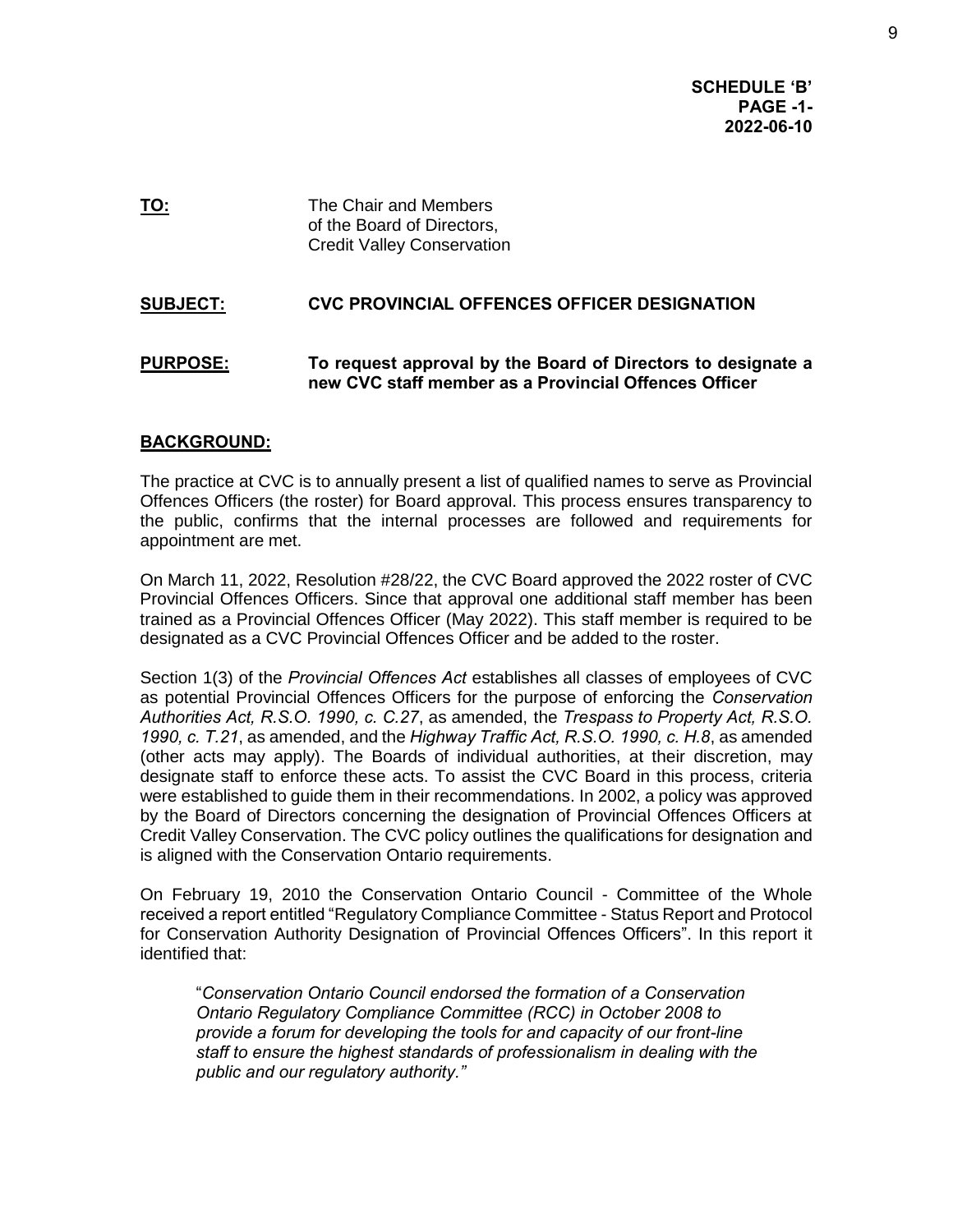#### **SCHEDULE 'B' PAGE -2- 2022-06-10**

Within this same report it noted the Regulatory Compliance Committee (RCC) had made the following recommendations, which were subsequently approved by the Conservation Ontario Council, as follows:

### *"Essential Requirements for Officer Candidates:*

*The following criteria shall be satisfied when appointing an employee as an "officer" for enforcing Section 28 and / or Section 29 of the Conservation Authorities Act:* 

- *1. The officer shall provide proof of a clean criminal background check, Vulnerable Sector check (immediately prior to their appointment)*
- *2. The officer shall be adequately trained\* in the legislation they are to enforce (i.e. Conservation Authorities Act, Provincial Offences Act, Trespass to Property Act).*

*\*Provincial Regulatory Compliance Foundations Training (or equivalent training) is the most familiar option that has been utilized by Conservation Authorities.* 

In order to be designated as an Officer at CVC, candidates must have completed and/or graduated from at least one of the following courses:

- Graduate diploma / degree in Conservation and Environmental Law Enforcement;
- Conservation Ontario Regulatory Compliance Committee Level 1 Foundation Course;
- Federal or Provincial Park Warden training course, or;
- Conservation Officer training course.

CVC further recommends and supports staff in achieving additional training courses that help them become more proficient as an Officer, such as:

- Conservation Ontario Regulatory Compliance Committee Level 2 Foundation Course
- Use of Force and Disengagement Course

The earlier reference to other Acts relates to circumstances where CVC designated staff may from time-to-time, or on an ongoing basis, be identified to carry out activities under an authority that is not specifically assigned to conservation authorities. For example, CVC Provincial Offences Officers may be designated by a municipality to issue infraction notices or tickets related to parking violations on behalf of the municipality or with the approval of the municipality.

#### **ANALYSIS:**

This report identifies one new CVC staff member who meets the essential requirements to be designated as Provincial Offences Officer.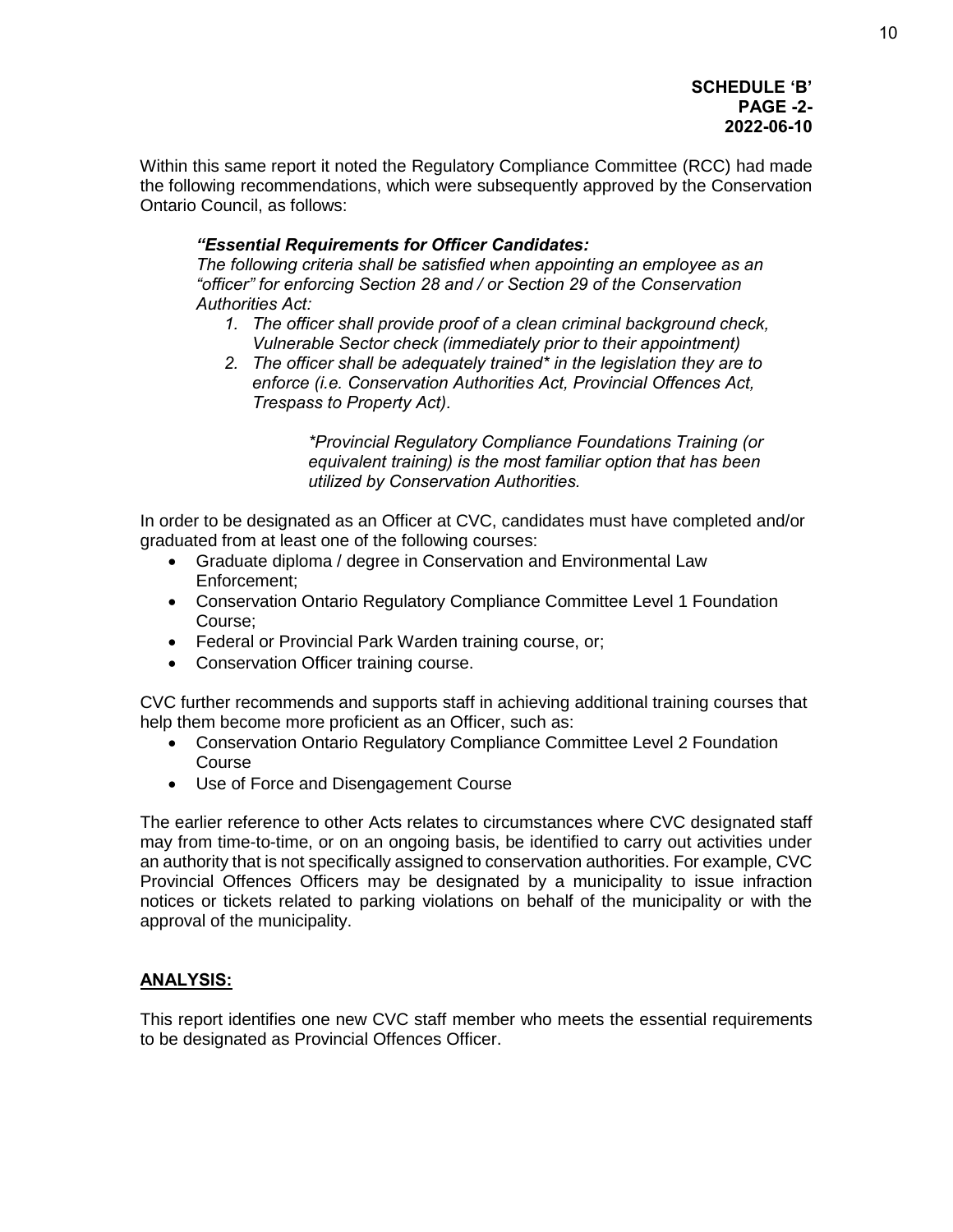#### **SCHEDULE 'B' PAGE -3- 2022-06-10**

|                     | <b>Section 28</b> | <b>Section 29</b> |
|---------------------|-------------------|-------------------|
| <b>Designations</b> | n/a               | Carter Zelem      |

Carter Zelem has been employed by Credit Valley Conservation since 2015 in a seasonal capacity working with Conservation Parks. Carter was recently hired to the contract position of Lead Hand, Conservation Parks in September 2021. Carter participated in successfully completed the Provincial Offences Officer Level 1 Foundation Course administered by Conservation Ontario in May of this year.

#### **COMMUNICATIONS PLAN:**

There are no communications implications resulting from this program.

#### **FINANCIAL IMPLICATIONS:**

Costs associated with training Provincial Offences Officers and the operation of CVC's conservation parks enforcement program are contained in account codes 401-406 and 401-462.

#### **RECOMMENDED RESOLUTION:**

*RESOLVED THAT the report entitled "CVC Provincial Offences Officer Designation" be received and appended to the minutes of this meeting as Schedule 'B'; and further* 

*THAT Carter Zelem be designated as a CVC Provincial Offences Officer permitted to enforce Section 29 under the Conservation Authorities Act, Provincial Offences Act and the Trespass to Property Act.*

#### **Submitted by:**



David Orr, **Terril LeRous** Senior Specialist, Enforcement Director, PARCS,

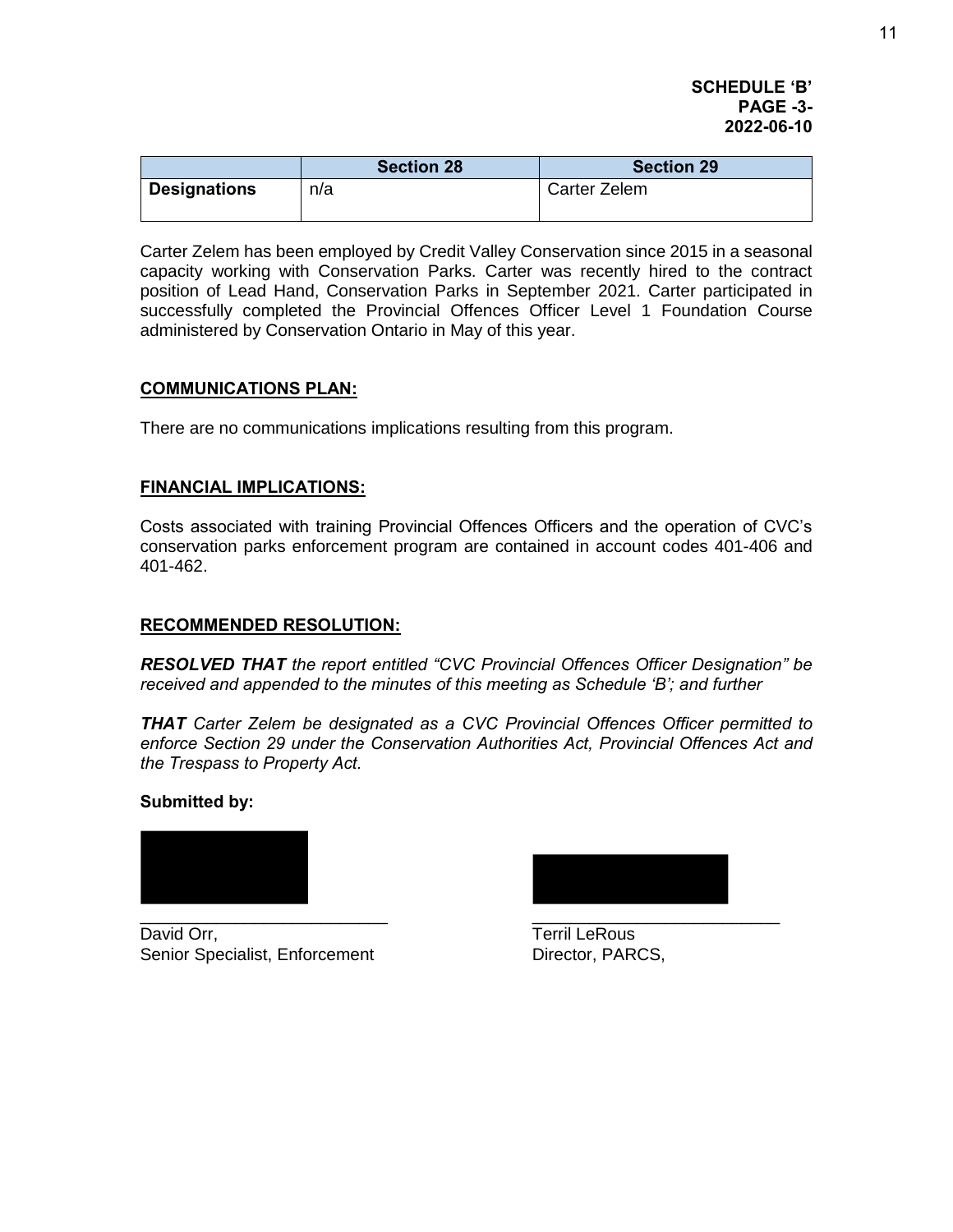**SCHEDULE 'B' PAGE -4- 2022-06-10**

# **Recommended by:**

Quintin Hanchard Chief Administrative Officer

\_\_\_\_\_\_\_\_\_\_\_\_\_\_\_\_\_\_\_\_\_\_\_\_\_\_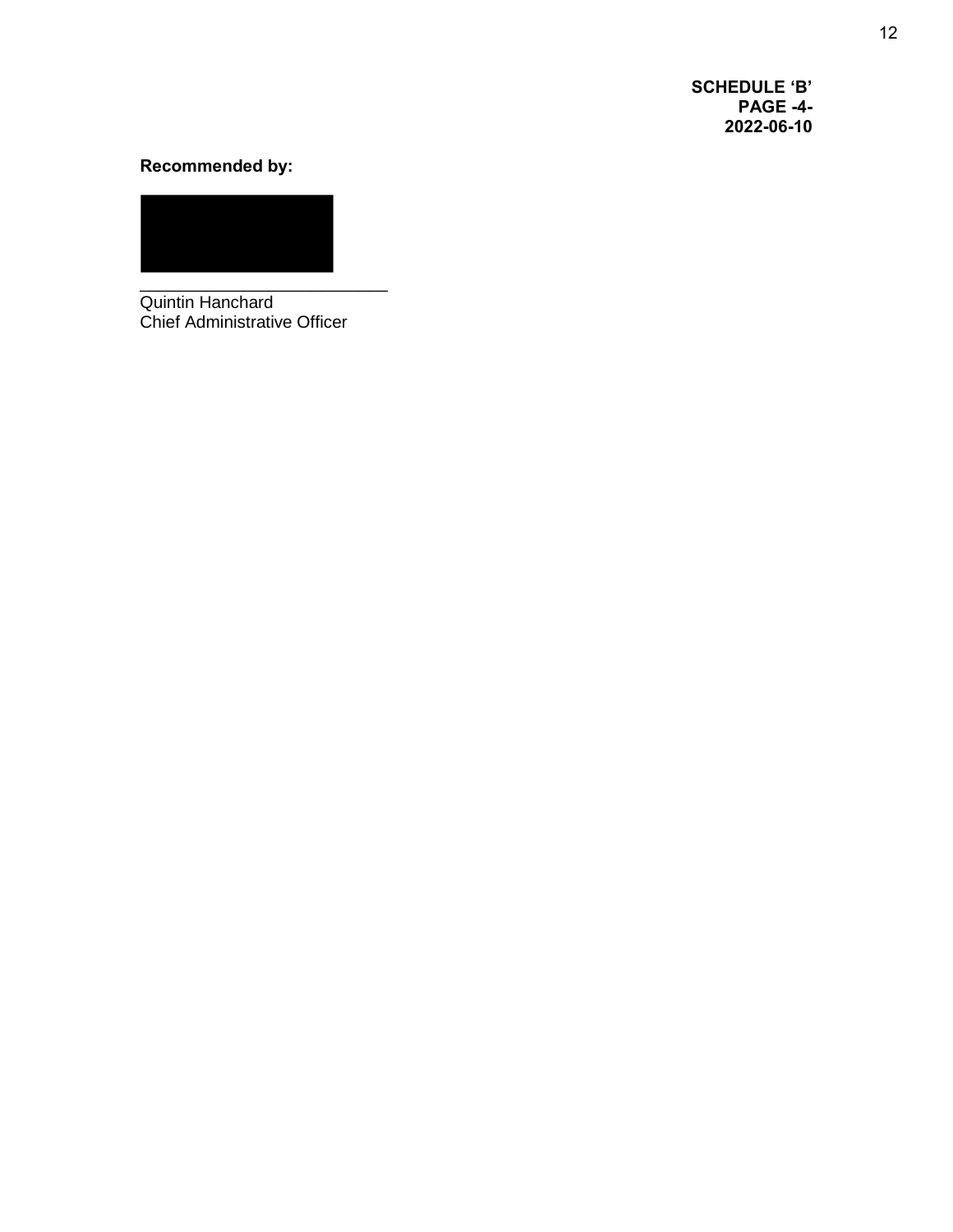**SCHEDULE 'C' PAGE -1- 2021-06-10**

**TO:** The Chair and Members of the Board of Directors, Credit Valley Conservation

**SUBJECT: CONTRACT AWARD OVER \$100,000 FOR UPPER CREDIT CONSERVATION AREA PEDESTRIAN BRIDGE CONSTRUCTION** 

**PURPOSE: To request approval by the Board of Directors of CVC to award a contract over \$100,000 for the construction of a pedestrian bridge at Upper Credit Conservation Area.** 

#### **BACKGROUND:**

Upper Credit Conservation Area (UCCA) is located within the Town of Caledon and is comprised of seven (7) unique parcels that were acquired by CVC between 2005 and 2011. Spanning 162 ha (400 acres), UCCA contains 3.5 km of the Credit River and a diverse rural landscape of meadow, forest and wetland habitats. The property's existing trail system includes sections of the Credit Valley Trail (CVT) and provides opportunities for visitors to hike, view wildlife, fish the Credit River and appreciate nature. A management plan for the property was completed in 2016 and approved by CVC's Board of Directors (Res. #45/16). The existing pedestrian bridge on UCCA's Safari Parcel (Alton) is an old farm bridge that has reached the end of its usable lifespan and requires replacement to meet CVC's technical guidelines for water crossings and to support safe operational and visitor access. The replacement of this pedestrian bridge was identified as a capital project priority in the Upper Credit Management Plan (2016), and CVC staff were directed to pursue grants and fundraising to support the implementation of the management plan. CVC staff began preliminary design work on the bridge in 2018 with RJ Burnside providing professional engineering services.

In November 2019, CVC submitted an application for funding under the Investing in Canada Infrastructure (ICIP) Community, Culture and Recreation Infrastructure stream, 'Rehabilitation and Renovation Category,' which included a total of nine (9) trail projects across the watershed including the Upper Credit Pedestrian Bridge project. CVC's ICIP funding request was for \$3.24 million of a \$4.42 million total project cost. Under the terms of ICIP, eligible projects will be funded at a funding ratio of 73.33% (40% Federal, 33.33% Provincial) and a 26.67% recipient share (CVC).

In February 2021, the CVC Board of Directors received an in-camera report on the status of the funding application and on August  $13<sup>th</sup>$ , 2021, the Province of Ontario formally and publicly announced the award of ICIP funding to CVC for the bundle of nine trail, bridge and boardwalk projects. On October 12<sup>th</sup>, 2021, the Transfer Payment Agreement (TPA) was formally executed between CVC and the Province of Ontario, and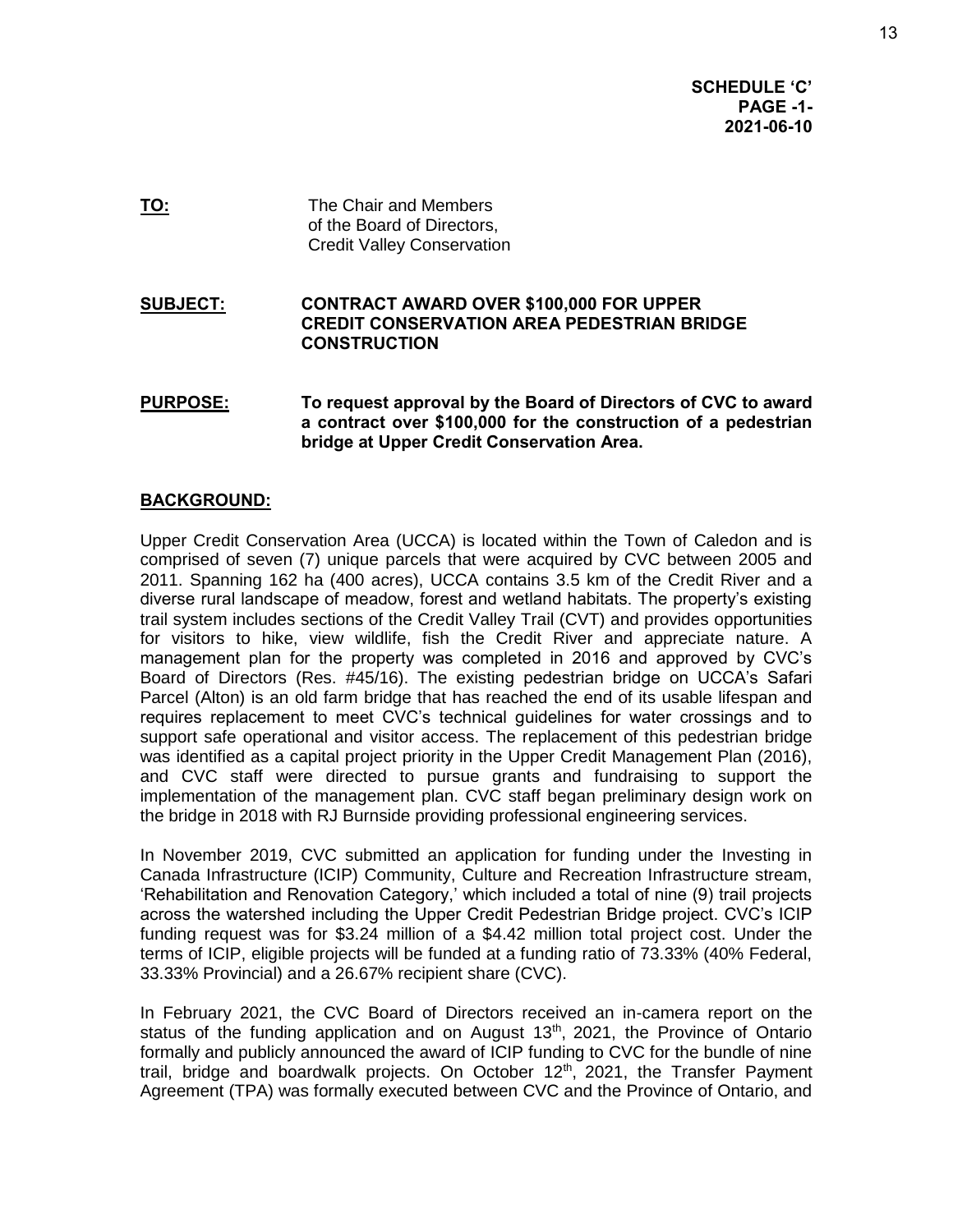it confirmed a cashflow schedule that includes the Upper Credit Pedestrian Bridge as a priority project for implementation in 2022.

#### **ANALYSIS:**

The Upper Credit Pedestrian Bridge project scope includes the removal of the existing pedestrian bridge and its abutments, restoration of the channel profile, construction of new pedestrian bridge abutments, and the installation of a new 15.4m span steel bridge. The bridge will be a weathering steel truss design, with timber decking and stainlesssteel handrail for accessibility. The bridge will have a minimum 3-metre width to facilitate maintenance vehicle use and bi-directional pedestrian traffic. Site staging areas and trails used for construction access will be restored to existing or better condition. CVC Restoration staff will replant disturbed areas after the bridge is installed and will also complete any fish rescue during in-water work periods. CVC Natural Heritage, Fluvial Geomorphology, and Engineering staff have completed a thorough internal review of the project, and a CVC Regulatory Permit will be issued pending final construction methods submission from the Contractor. In-water construction activities will be limited to the June 15 to September 15 timing window to protect cold water fisheries.

The anticipated work commencement date is Monday, July  $18<sup>th</sup>$ , 2022 and the work period is limited to forty (40) working days. The anticipated substantial completion date for the project is expected to be no later than Thursday, September  $15<sup>th</sup>$ , 2022 in accordance with the in-water fisheries timing window. A complete closure to the public of the Upper Credit Conservation Area (Safari Parcel) will be required during the 40 working day construction period. This closure is necessary to reduce health and safety risks to the public as there are no possible alternative ways to access the property. This closure will also limit liability to CVC and the contractor.

Project design and contract documents were prepared by RJ Burnside. RJ Burnside will also be providing limited construction administration services as required by their professional due diligence and under an existing professional services contract with CVC.

In accordance with CVC's purchasing procedure, staff issued a public Request for Prequalification (RFPQ) on April  $13<sup>th</sup>$ , using the electronic bidding platform  $\alpha$ cvc.bidsandtenders.ca. The RFPQ opportunity closed on April  $25<sup>th</sup>$ , and a total of ten (10) firms submitted their qualifications statements. An evaluation committee of CVC staff and the engineering consultant reviewed the submissions and prequalified seven (7) firms. A limited public Request for Tender (RFT) was issued on May 11<sup>th</sup> to prequalified firms. A mandatory site meeting with prospective bidders was held on May 18<sup>th</sup> and CVC received seven (7) compliant bids as of the closure date and time at 4:00PM on Friday, May 27<sup>th</sup>.

Table 1 below summarizes the final pricing of the lowest three (3) bids: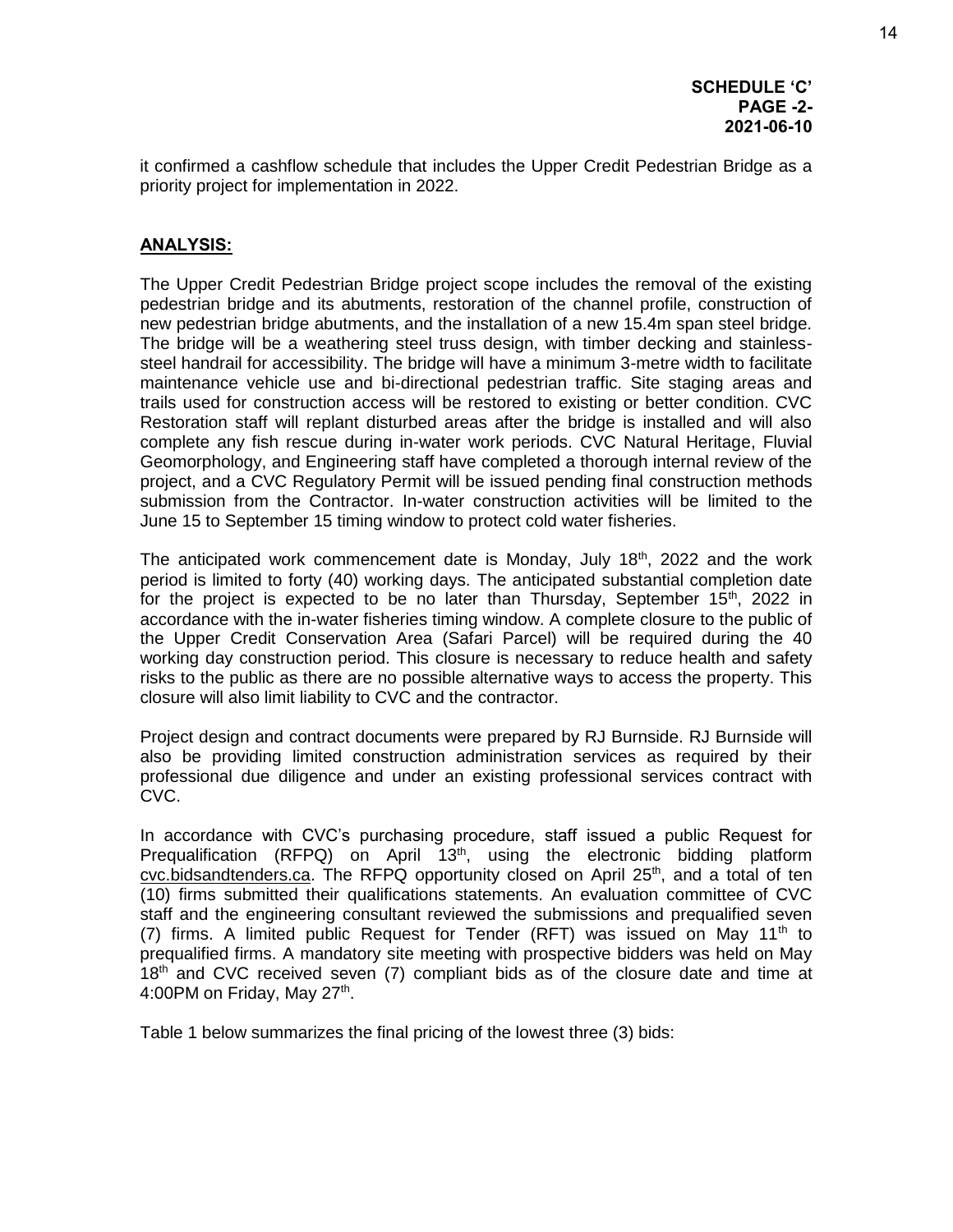**SCHEDULE 'C' PAGE -3- 2021-06-10**

#### **Table 1 Bidder Total Bid (excl. HST) Price Rank** 560789 Ontario Limited o/a R&M Construction \$274,335.37 1 Dynex Construction Inc. **1998** 208,559.00 **2** Canada Construction Limited  $\sim$  348,596.50 | 3

Based on the final bid evaluation, staff are recommending a contract award to R&M Construction as representing greatest overall value for CVC. The best three (3) bids are within a comparable range of cost and within the pre-tender estimated project cost, giving CVC confidence that the contract award represents fair market value for the project. The successful bidder has also confirmed that they can achieve CVC's desired project schedule.

An award of contract to R&M Construction for \$274,335.37 plus HST for the Upper Credit pedestrian bridge construction is recommended by CVC staff. The internal purchase order for the contract is recommended to contain a 15% contingency to allow for the management of unforeseen conditions, site issues, and general contract administration matters.

Under the ICIP funding for the project 73.33% of the contract costs are reimbursable, with CVC being responsible for the remaining 26.67%. While the total contract value is above \$100,000, the final CVC levy amounts for this project represent \$73,165.24 and small a portion of non-recoverable HST. CVC is expected to front all project costs but may submit claims for reimbursement under the ICIP Transfer Payment Agreement at regular progress intervals.

# **COMMUNICATIONS PLAN:**

CVC staff will implement a communications plan for the construction of the Upper Credit pedestrian bridge which will include notice of coming works and property closures via inpark signage and notices on kiosks, and web-based and social media postings about the project.

# **FINANCIAL IMPLICATIONS:**

Total contract award represents an upfront expenditure of \$274,335.37 plus HST. Through the ICIP funding agreement, CVC will be reimbursed \$201.170.13 (i.e. 73.33% of project costs), representing a total levy expenditure of \$73,165.24 and small a portion of non-recoverable HST. Funds are available in account code 401-461 (Peel Special Benefitting Levy – Recreation Infrastructure) to cover all upfront expenditures until CVC receives partial reimbursement through the ICIP funding.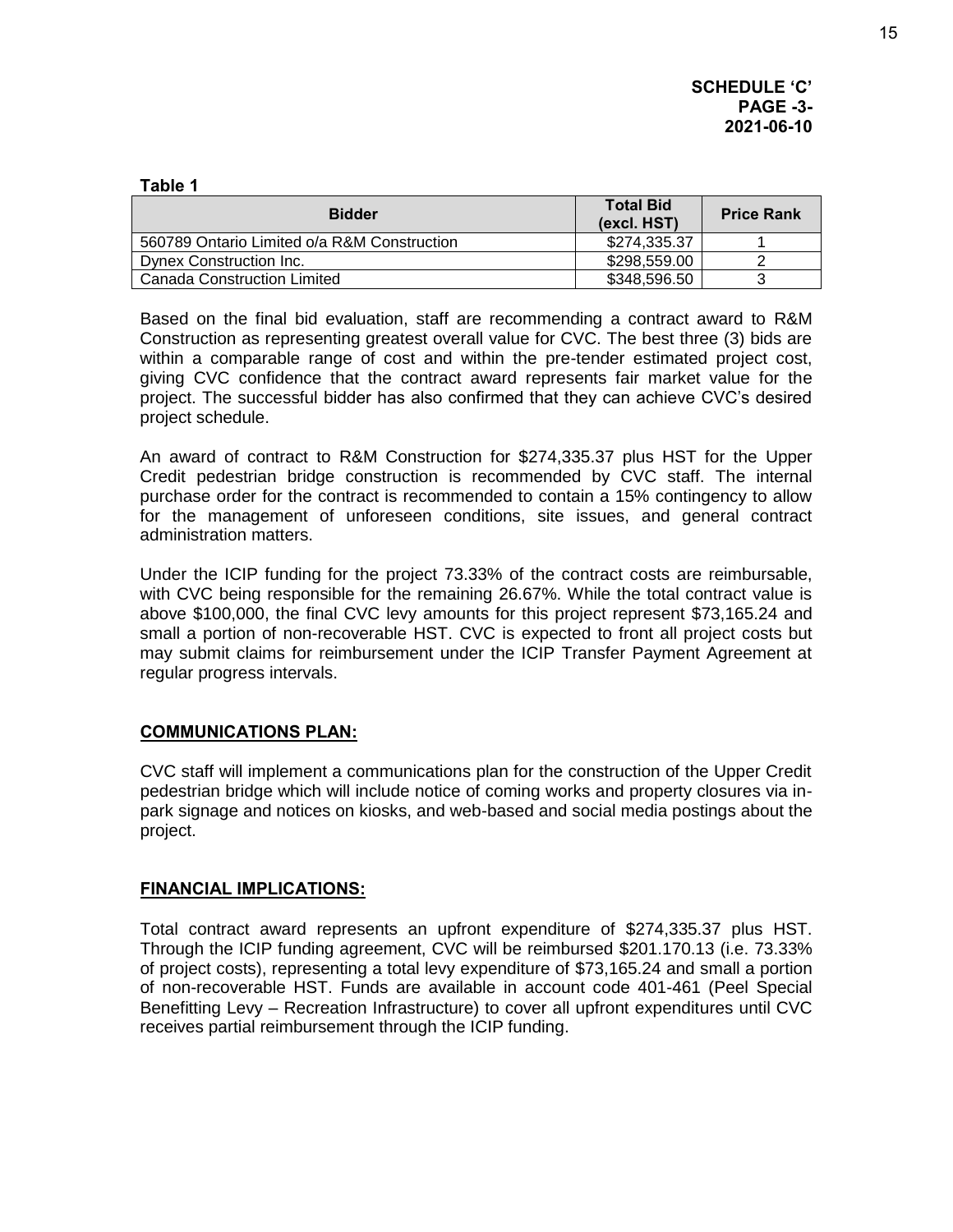### **CONCLUSION:**

The pedestrian bridge at Upper Credit Conservation Area's Safari Parcel (Alton) is at the end of its lifecycle and requires replacement as well as service capacity enhancement. CVC has been successful in obtaining Investing in Canada Infrastructure (ICIP) funding to cover seventy three percent (73%) of the costs for this project. CVC staff issued a Request for Tender to obtain bids from pre-qualified contractors for construction services to undertake the work. The bid submitted by R&M Construction represents the best value to CVC for this project. CVC staff recommend awarding a contract in the amount of \$274,335.37 (exclusive of applicable taxes) to R&M Construction to begin construction starting July 18, 2022. CVC will be reimbursed \$201.170.13 of project costs under the ICIP Transfer Payment Agreement.

### **RECOMMENDED RESOLUTION:**

*THEREFORE BE IT RESOLVED THAT the report entitled "Contract Award Over \$100,000 for Upper Credit Conservation Area Pedestrian Bridge Construction" be received and appended to the minutes of this meeting as Schedule 'C'; and* 

*THAT the Board of Directors award the contract for construction of the Upper Credit Conservation Area pedestrian bridge to R&M Construction in the amount of \$274,335.37 (exclusive of applicable taxes); and further* 

*THAT an internal contingency of 15% be added to the purchase requisition to allow CVC staff to administer contract matters.* 

**Submitted by:** 



Scott Cafarella **Grand Cafarella** Jesse de Jager





Landscape Architect Manager, Capital Projects

Terri LeRoux Director, PARCS (Property, Assets, Recreation and Conservation Area Services)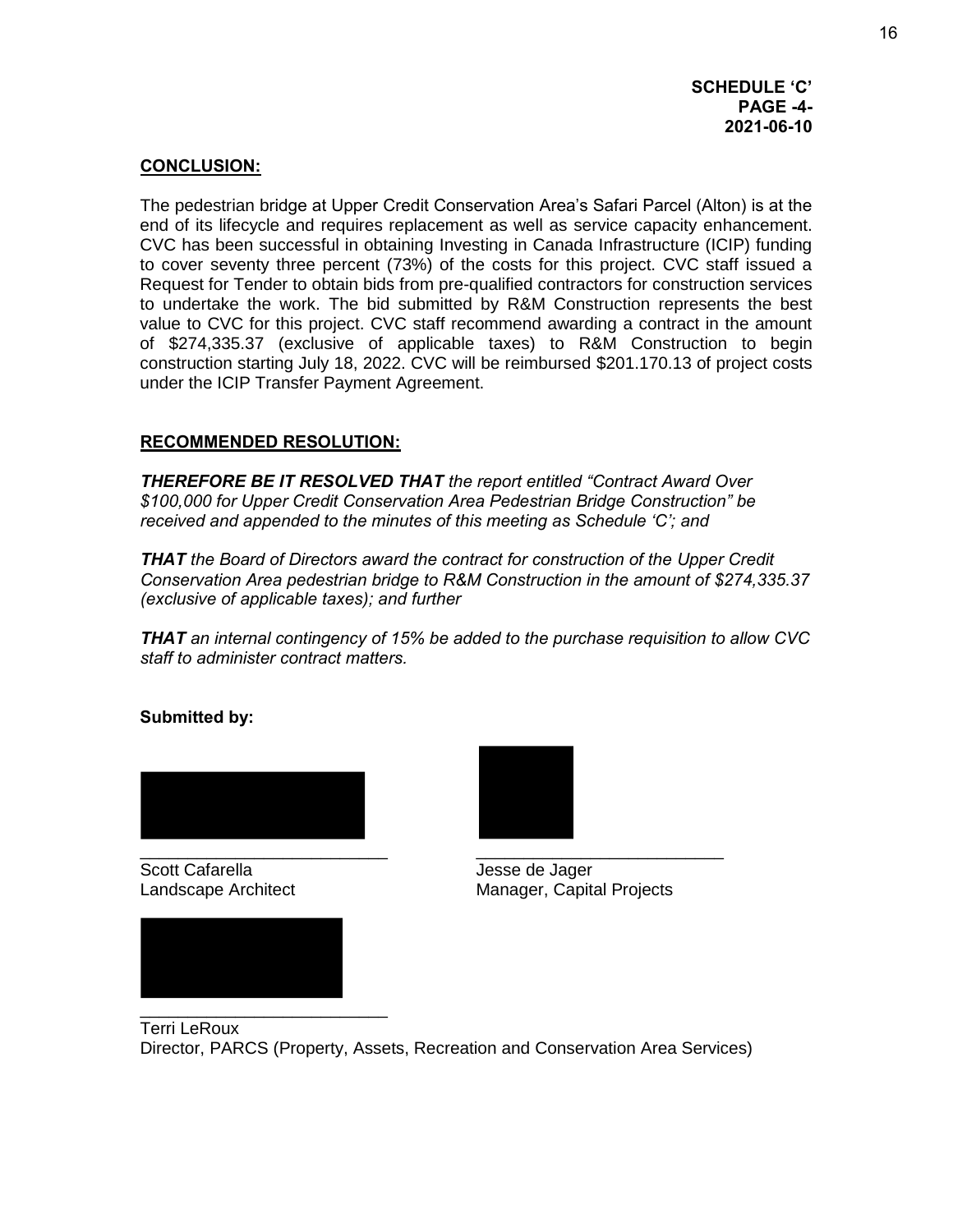**SCHEDULE 'C' PAGE -5- 2021-06-10**

# **Recommended by:**



Quentin Hanchard Chief Administrative Officer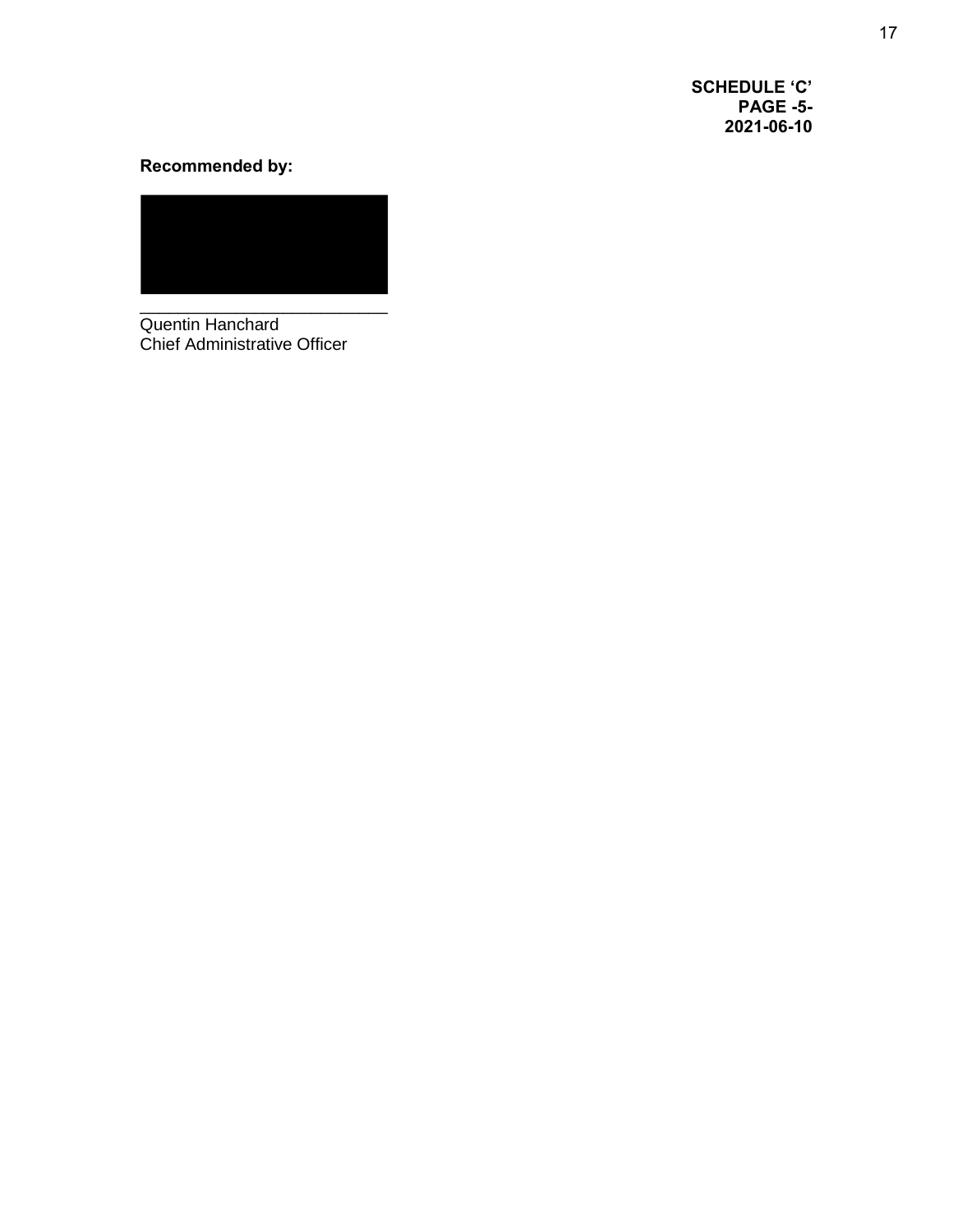# **BRIEFING NOTE**



#### **CREDIT VALLEY CONSERVATION**

1255 Old Derry Road, Mississauga, Ontario L5N 6R4 Tel: (905) 670-1615 Fax: (905) 670-2210 1-800-668-5557

| June 1, 2022 |                                                             |  |  |  |  |
|--------------|-------------------------------------------------------------|--|--|--|--|
|              | To: CVC Board of Directors                                  |  |  |  |  |
|              | From:   Quentin Hanchard, CAO                               |  |  |  |  |
| СC           |                                                             |  |  |  |  |
|              | Re:   Conservation Authorities Act Transition Period Update |  |  |  |  |
|              |                                                             |  |  |  |  |

Chair Adams and members of CVC Board of Directors:

This briefing note is being provided as an update for the Board of Directors on the Conservation Authorities Act phase two regulations and policy, and CVC's first transition period quarterly progress report as required by Regulation.

#### **Conservation Authorities Act Phase Two Regulations and Policy**

At the February 18, 2022 Board of Directors meeting, staff provided two reports to the Board with updates on the two-stage process to bring the remaining portions of the Conservation Authorities Act changes into force ([eSCRIBE Agenda Package \(cvc.ca\)\)](https://cvc.ca/wp-content/uploads/2022/02/Agenda-Package-BOARD-OF-DIRECTORS-MEETING_Feb18_2022_Redacted.pdf). As a brief reminder, the phase one regulations (approved October 1, 2021) included three parts that identified mandatory programs and services, the requirement for transition plans and agreements for programs and services, and rules of conduct in conservation areas.

The province filed the phase two regulations and policy on April 20, 2022, following a consultation period as outlined to the Board on February 18, 2022 (Resolution 19/22, Schedule G), which are new. The phase two regulations and policy are:

#### *Budget and Apportionment*

The budget and apportionment regulation includes detailed requirements for the CA budget and apportionment process. As per the legislation, CAs can apportion costs for all category 1 (mandatory) programs and services and can apportion costs for category 2 and 3 programs and services with agreements in place with participating municipalities. Requirements related to budget and municipal levy apportionment processes must be in place by July 1, 2023 to align timing with 2024 budgets.

#### *Determination of Amounts Under Subsection 27.2 (2) of The Act*

The regulation for determining amounts enables CAs that have 'specified' municipalities designated under the Clean Water Act (CWA) and/or the Lake Simcoe Protection Act (LSPA) to determine amounts owed by those 'specified' municipalities. This regulation does not apply to CVC as we do not have any specified municipalities under the CWA/LSPA.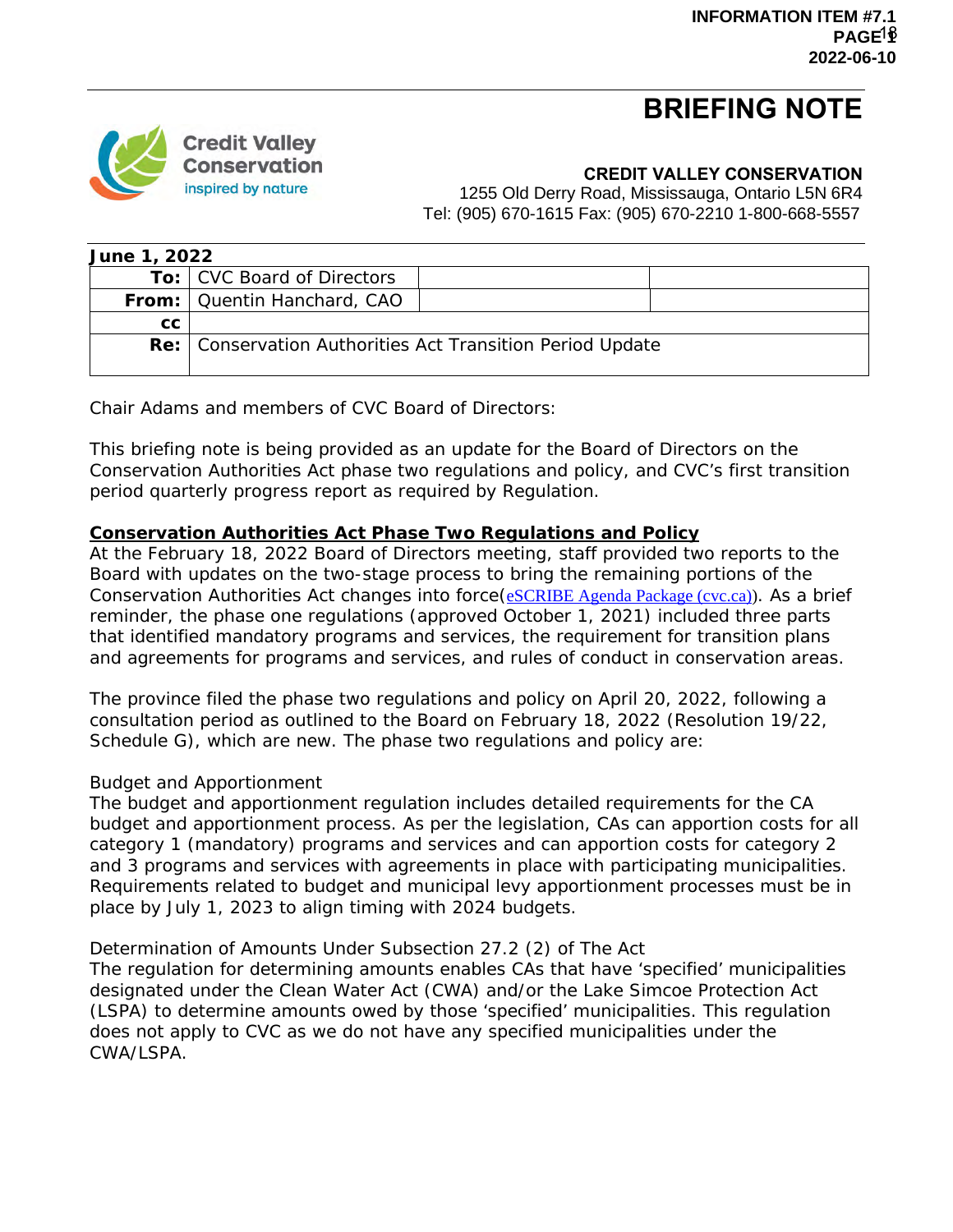#### *Information Requirements*

The information requirements regulation requires CAs to maintain a "Governance" webpage that must include several specific documents, including CA membership (i.e., individual's name, contact information and the appointing participating municipality), annual meeting schedule, full meeting minutes and agendas, category 2 (municipal) agreements and category 3 (other) cost apportioning agreements between the CA and municipalities, bylaws, annual auditor's report, and any other documents the CA considers appropriate. Requirements must be met by January 1, 2023 and CVC's work to post this information on our website is well underway.

# *Transition Plans and Agreements for Programs and Services*

This regulation amends the phase regulation to enable fees for category 3 (other) programs and services that are delivered under a cost apportioning agreement.

# *Policy: Minister's List of Classes of Programs and services for which CAs may charge a*

*Fee* The list is organized according to all three types of programs and services a CA can deliver and enables a fee to be charged where the user fee principle is appropriate. The regulation requires CAs to create a fee policy and fee schedule.

Overall, the phase two regulations are favourable and staff are liaising with other CAs and Conservation Ontario to ensure consistent interpretation of the regulations and working to ensure CVC's full compliance with the new requirements.

### *Transition Period Quarterly Progress Reports*

As prescribed by Regulation, through this transition period CAs are required to submit six quarterly progress reports to the Ministry beginning on July 1, 2022. The reports are required to include:

- (a) any comments or other feedback submitted by a municipality regarding the inventory;
- (b) a summary of any changes that the authority has made to the inventory to address comments or other feedback referred to in clause (a);
- (c) an update on the progress of negotiations of cost apportioning agreements with the participating municipalities; and
- (d) an outline of any difficulties that the authority is experiencing that might affect the ability of the authority to conclude any cost apportioning agreements with one or more participating municipalities by the transition date.

Staff are currently drafting CVC first quarterly report, structured based on the four requirements above, in consultation with neighbouring CAs. These progress reports will be shared for information with the Board going forward as either a briefing note or Board Report depending on the extent of the progress to be reported on.

To date, since finalizing the inventory of programs and services in February, CVC staff have met with staff from most participating municipalities to discuss the transition period, regulatory requirements, and CVC's inventory:

- Peel March 16 & April 27 (Update with Kealy Dedman)
- Halton March 28
- East Garafraxa April 25